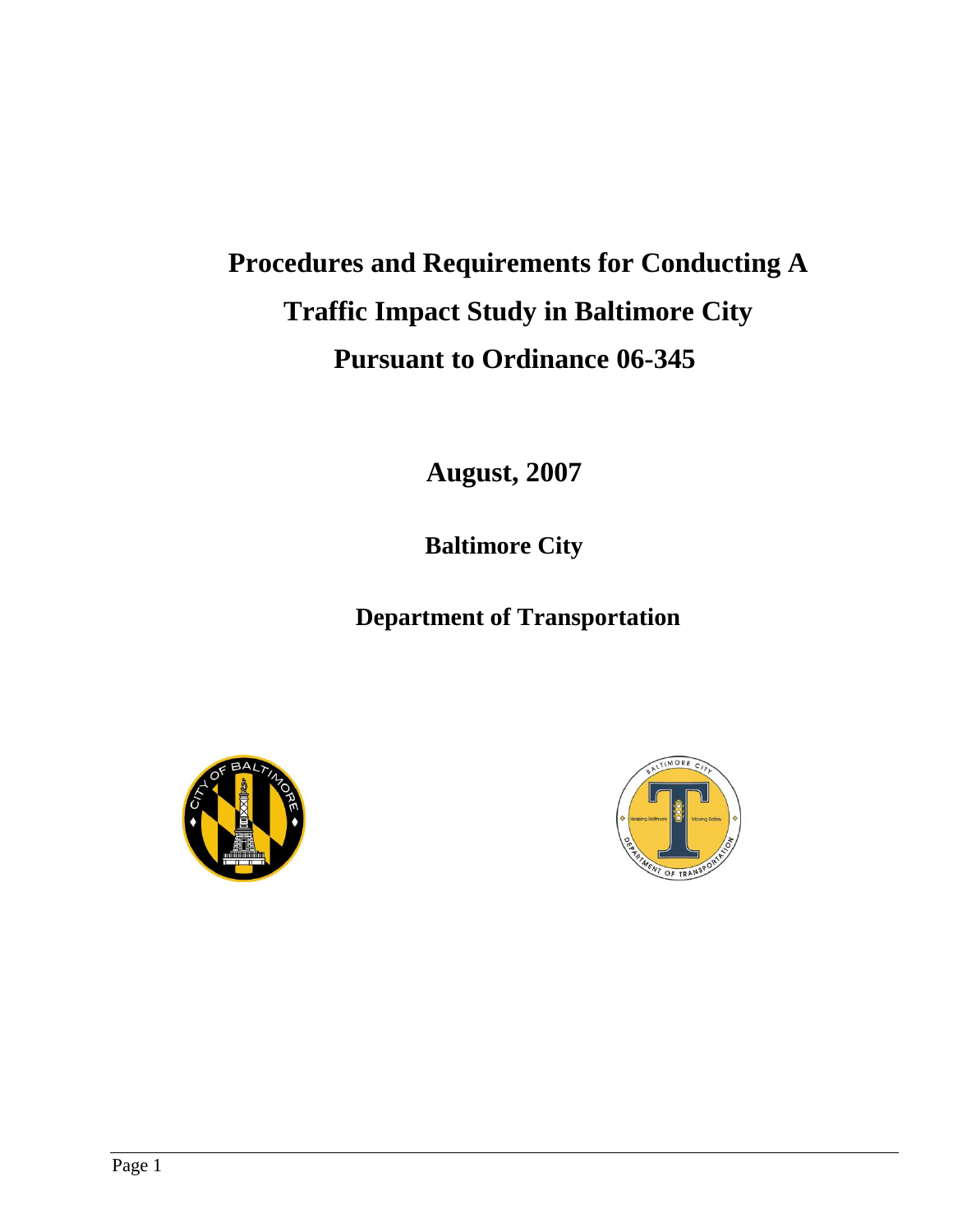## **Table of Contents**

- 1. General
- 2. Traffic Impact Studies Required
- 3. Traffic Impact Studies Conducts
- 4. Application Process
- 5. Appeals and Exemptions
- 6. Traffic Impact Analysis Methodology a. Minimum Requirements b. Data and Graphical Requirements
	- c. Traffic Forecasts
- 7. Contents of Report
- 8. Mitigation Measures
- 9. Approval and Implementation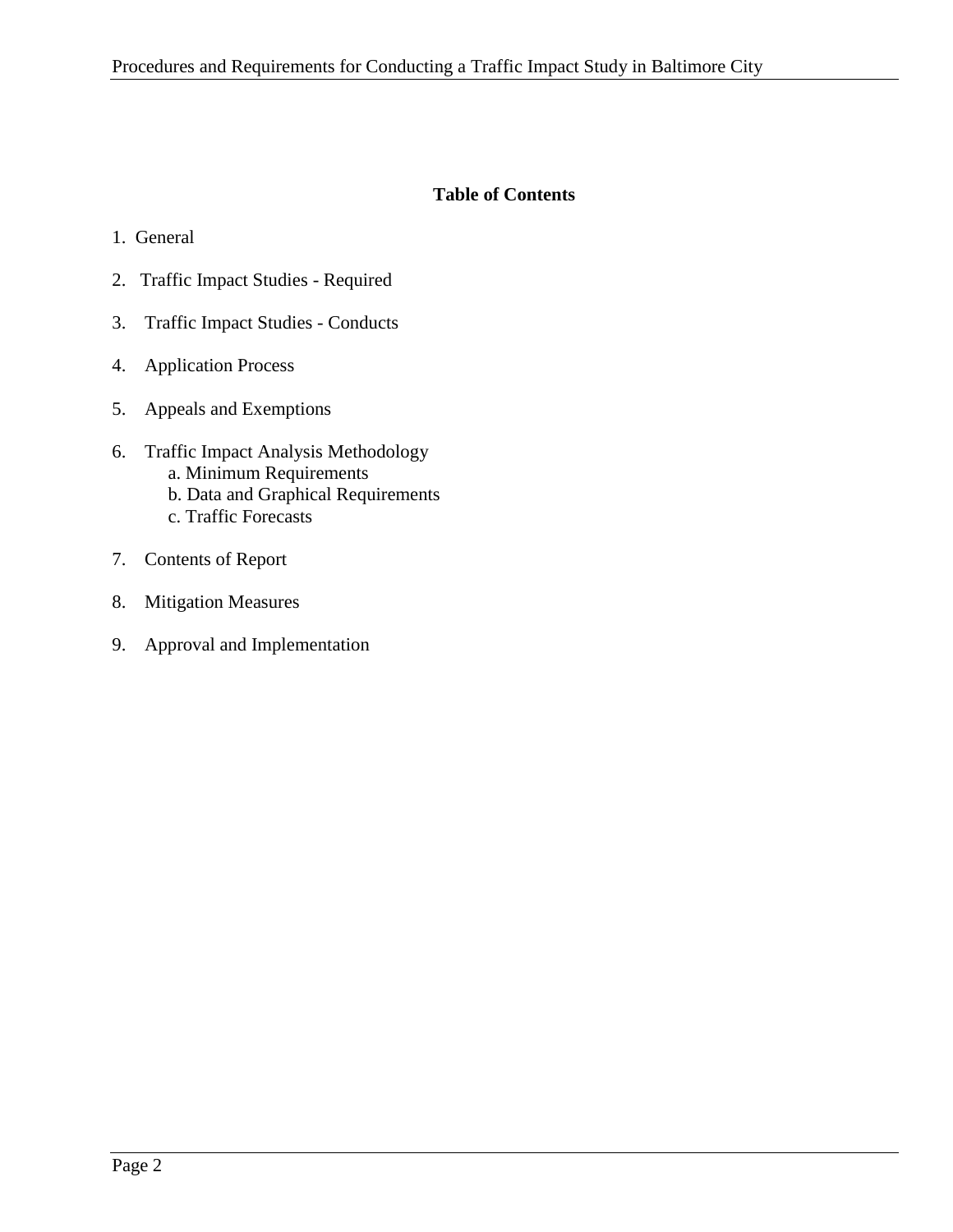## *Traffic Impact Analysis Glossary*:

**Access Point =** An intersection, driveway, or opening on a public street providing entry to a private development or property.

**ADA =** Americans with Disabilities Act

**Adjacent Street Traffic =** All traffic with direct access to a development site

**Arterial** = A signalized street that primarily serves through traffic and that secondarily provides access to abutting properties, with signal spacing of 2.0 miles or less.

**At-Grade Intersection =** The location at which two roadways cross and join at the same vertical

elevation; access through the intersection may be controlled by traffic signals or stop/yield signs

**Background Conditions = Conditions affecting the performance of the transportation network not directly** related to the subject development over a designated time period, such as growth in existing traffic volumes, other planned, approved or current developments in the study area, and planned improvements to the transportation network

**Capacity** = The maximum sustainable flow rate at which vehicles or persons reasonably can be expected to traverse a point or uniform segment of a roadway during a specified time period under given roadway, geometric, traffic, environmental, and control conditions, usually expressed as vehicles per hour.

**Collector** = A roadway with no control of access linking residential communities with the arterial system

**Cycle** = The time period required for one complete sequence of traffic signal indications

**Delay** = The additional time experienced by a roadway user, typically motorists as a result of constrained movements and deviation from ideal or free flow travel speeds

**Generator =** A land use that attracts vehicle, pedestrian or other modes of traffic

**Highway Capacity Manual =** A publication of the National Academy of Sciences Transportation Research Board that provides a collection of the state-of-the-art techniques for estimating the capacity and determining the level of service for transportation facilities, first published in the 1950's and most recently published in 2000.

**Internally Captured Trip =** A trip originating and destined for different land uses within the same development but not traveling on a public street

Level of Service = A qualitative measure describing operational conditions within a traffic stream, based on service measures such as speed, travel time, freedom to maneuver, traffic interruption, comfort and convenience. **Modal Split** = The percentage of people using a particular means of transport, such as auto, transit, or walking, to make a trip

**Multi-modal** = A transportation facility for different types of users, modes or vehicles.

**Pass-by Trip** = An intermediate stop on the way from an origin to a primary trip destination without a route diversion. Pass-by trips are attracted from traffic passing the site on an adjacent street or roadway that offers direct access to the development.

**Peak Hour** = The one-hour period of greatest utilization of a transportation facility; weekdays normally have two peaks, one in the morning and one in the afternoon

**Phase** = A portion of a traffic signal cycle allocated to any traffic movement or combination of traffic movements

**Synchro** – A macrospocic traffic simulation and signal analysis software based on the methodologies in the Highway Capacity Manual

**Split-Phased Mode =** A type of signal control where all movements from one side street at a time move concurrently

**Trip/ Trip End** = A single or one-direction movement by any mode of travel with the origin or destination (exiting or entering) inside the study development.

**Total Trips** = The total of all trips entering plus all trips exiting a site during a designated time.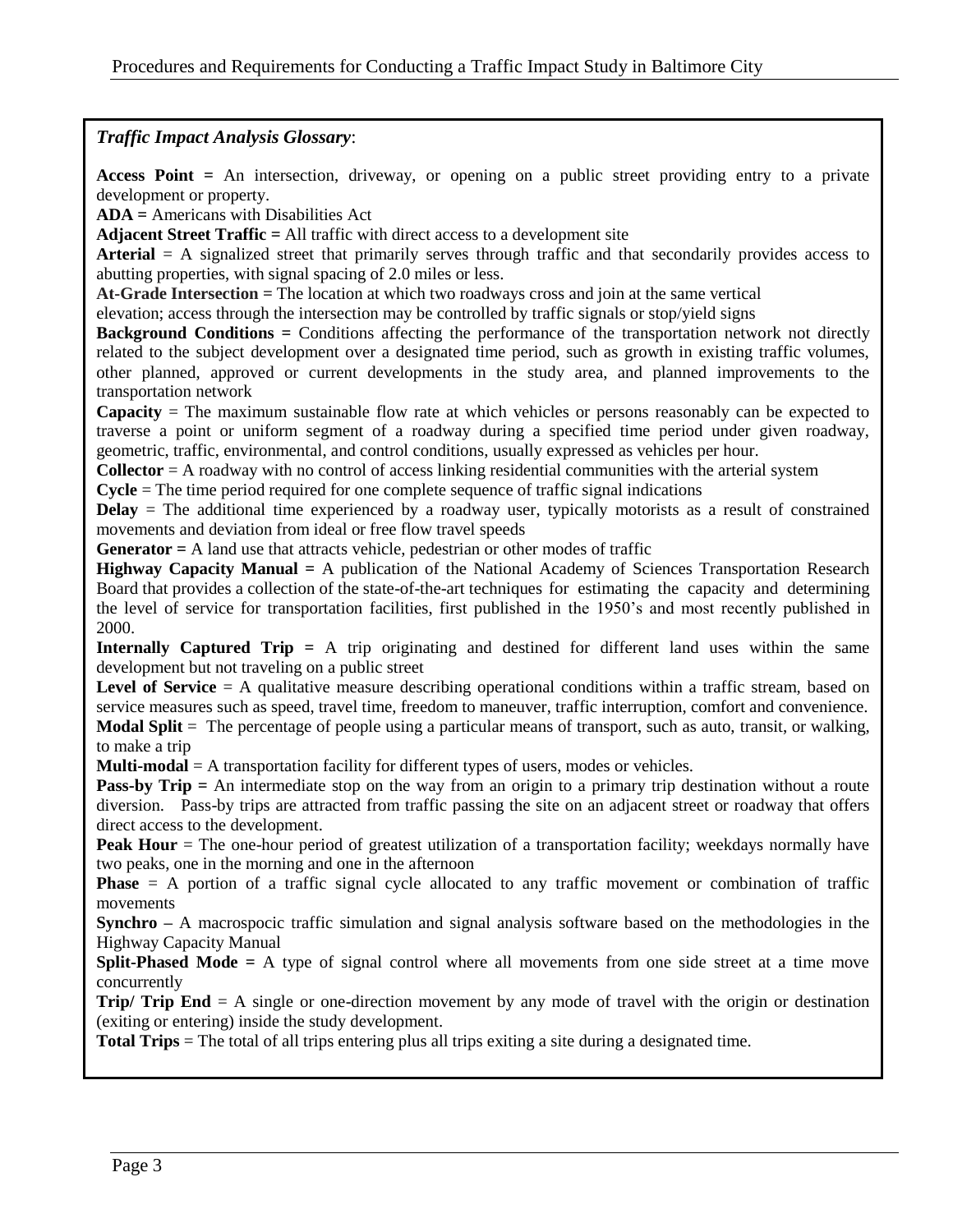# **1. General**

Pursuant to Baltimore City Ordinance 06-345, a Traffic Impact Study (TIS) may be required in order to evaluate a proposed development project's impact on the surrounding transportation network and communities. A study can be required for any type of development project such as residential, institutional, commercial, office, industrial or mixed-use project. The regulations below serve as formal implementation of the Ordinance.

# **2. Traffic Impact Studies – Required**

A Traffic Impact Study is required for any proposed development greater than 15,000 square feet of gross floor area, if the proposed development involves any one of the following:

2.1. An impact area, as determined by the Department of Transportation (DOT), that includes an intersection performing at Level of Service "D" or worse; or,

2.2 100 or more dwelling units; or,

- 2.3 A gross floor area that equals or exceeds:
	- 2.3.1. 150,000 square feet for warehouse use,
	- 2.3.2 50,000 square feet for any other use.

# **3. Traffic Impact Studies - Conduct**

In order to assist the Applicant in receiving a Building Permit from the City, and pursuant to City law, DOT or an independent Consultant (Registered Professional Engineer) selected by DOT shall perform a TIS to determine if there are any adverse impacts on the traffic flow patterns and parking in the area of the development. If a consultant is used, the Applicant shall certify in the Standard Traffic Impact Study Agreement between the developer and the City (the "Standard Agreement") that there is no conflict of interest with the assigned consultant. The cost of the Traffic Impact Study shall be incurred in full by the developer.

# **4**. **Application Process**

As adopted, Ordinance 06-345 provides that a Traffic Impact Study is required upon a developer submitting application for a building permit and/ or zoning approval. However, in order to minimize delay to a development project the Department of Transportation strongly urges developers to request a preliminary TIS determination early-on in the development process (i.e. at the time of submitting documents to the Site Plan Review Committee.) The following outlines the preferred step-by-step process for obtaining a TIS: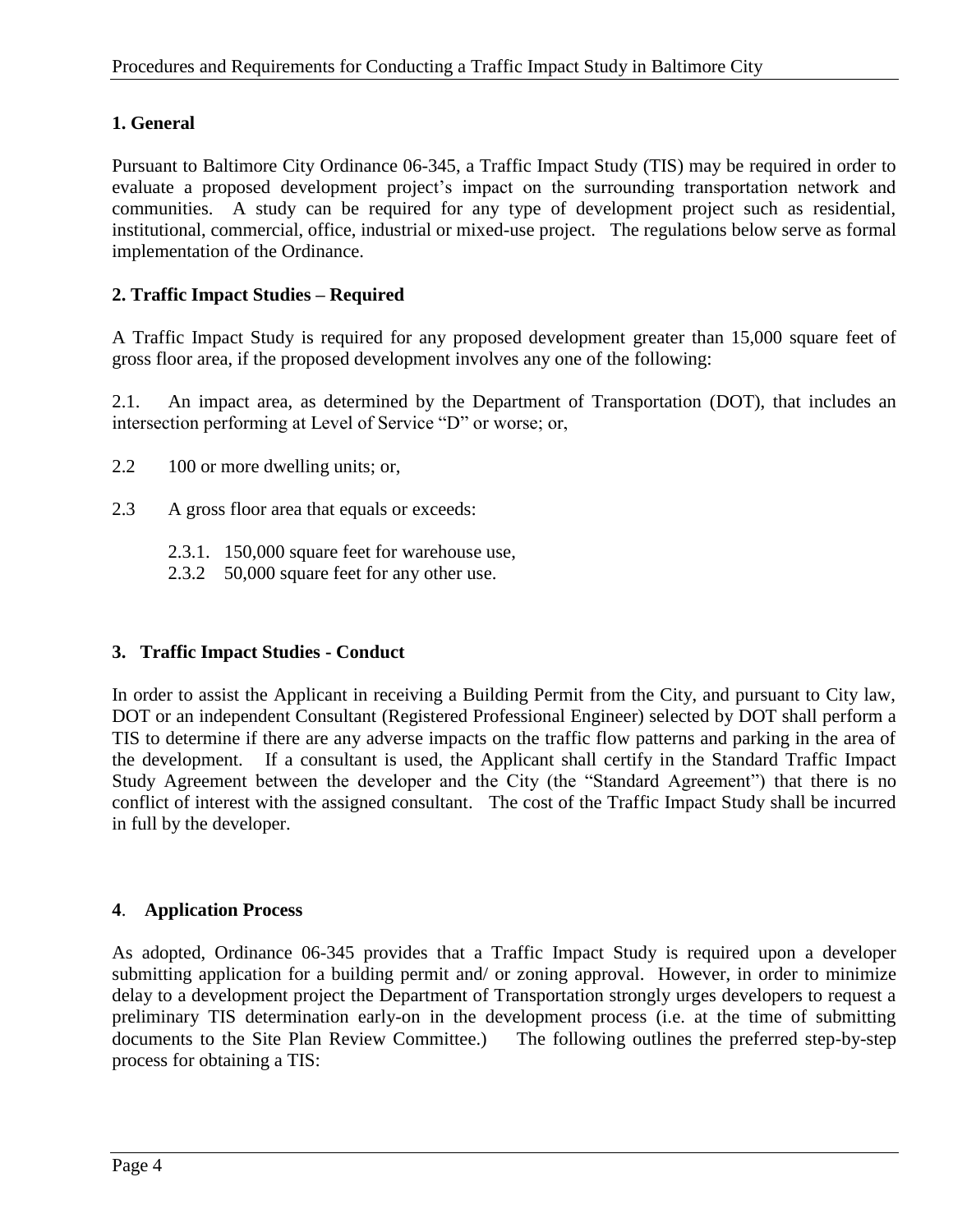- 4.1 Applications for a Traffic Impact Study shall be addressed in the form of a letter to: Chief, Planning Section, Baltimore City Department of Transportation, 417 E. Fayette Street, Room 528, Baltimore, MD 21202. Requests transmitted by phone, email or in-person meeting will not be considered. Requests should also be copied to staff of other agencies involved in the project such as: Planning, Housing, Baltimore Development Corp., etc.
- 4.2 Applications shall state the name, address and phone number of the developer or developer's representative, the location and scope of the project and any maps, drawings, site plans or other information that may be useful to the Department in making a preliminary determination on the need for a Traffic Impact Study. Maps should not be larger than 11" x 17".
- 4.3 Within 10 business days of the receipt of the application, the Director or his designee will notify the applicant:
	- 4.3.1 Whether and, if so, what additional information is needed to evaluate the application; or,
	- 4.3.2 If no additional information is needed, whether a Traffic Impact Study is required.
- 4.4 If a Traffic Impact Study is required, the Director or his designee will schedule a meeting to discuss the Scope of Work of the Traffic Impact Study. DOT staff and/or consultants will participate in the meeting and prepare a scope/budget for the TIS within 10 business days of notification that a TIS is required.
- 4.5 At the scoping meeting the boundaries of the study area will be set by DOT, including determination and selection of intersections to be studied. The finalized Scope of Work and budget, including reasonable overhead costs of DOT, shall be at the sole discretion of DOT.
- 4.6 Upon receipt of the proposed Scope of Work and budget, the developer shall enter into a Standard Agreement. The Standard Agreement outlines the terms and conditions of the study performance, scope, and payment. The Department shall not issue Notice to Proceed on the Traffic Impact Study until an initial payment of 50% of TIS-related expenses is made. Check shall be made payable to: Director of Finance, Baltimore City.
- 4.7 Within **60 days of receipt of payment**, the Department shall transmit the draft Traffic Impact Study to the applicant, along with a statement of charges required for final payment.
- 4.8 If, at any time during the conduct of the Traffic Impact Study, the applicant makes significant changes to the size, use or design of the proposed development, the applicant is required to promptly notify the Director or his/her designee in writing. Upon receipt of said changes, the Department shall promptly adjust the Scope of Work and advise the applicant of additional costs or delay in the completion of the Study.
- 4.9 In the case of a development proposed by a City, State, or Federally agency, the respective Agency will be considered as the Applicant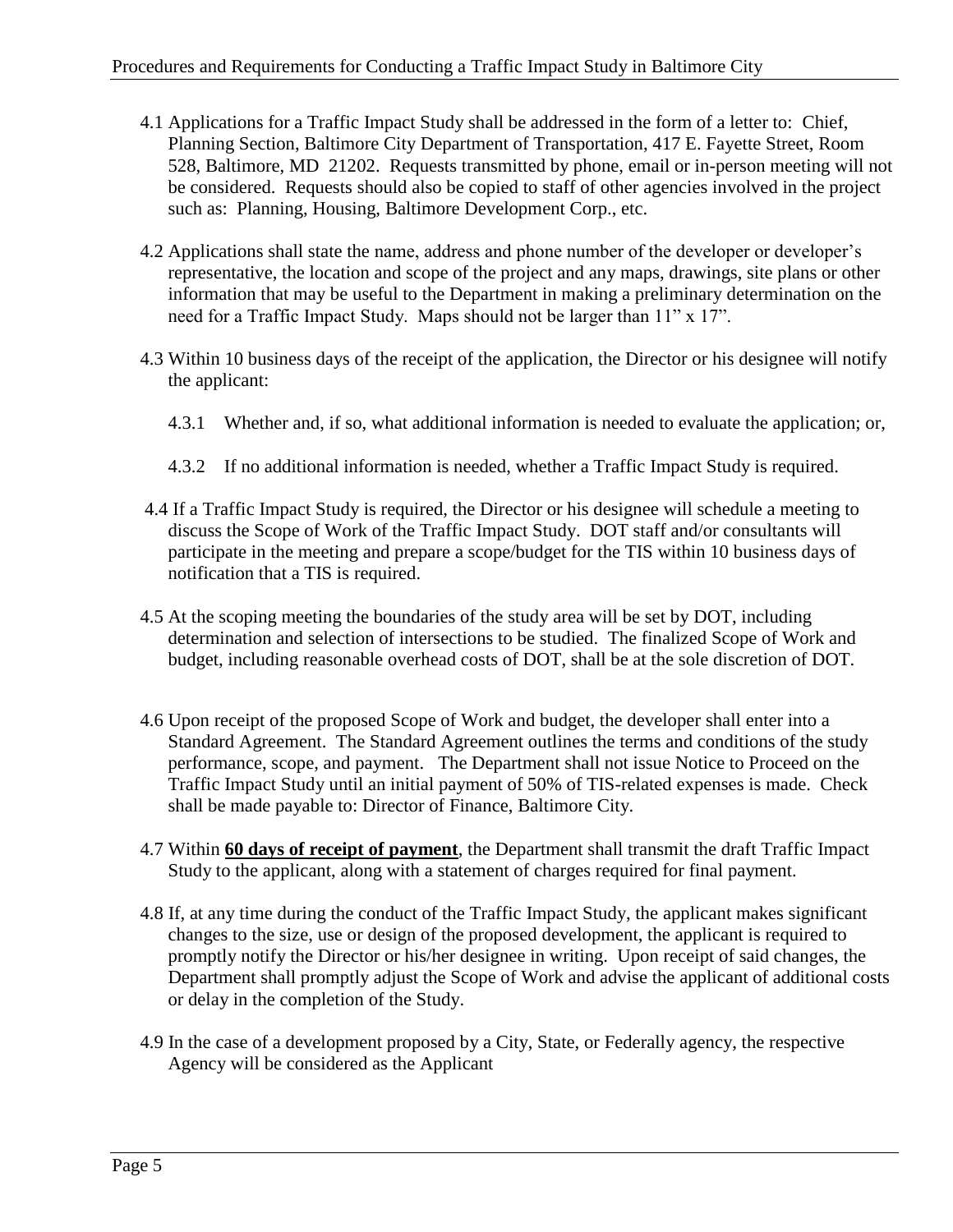4.10 Designation of Authority - The Director, Department of Transportation hereby designates the Deputy Director for Administration and the Chief, DOT Planning Section, to review and approve all applications for Traffic Impact Studies.

# **5. Appeals and Exemptions**

# *5.1 Appeals*

Any party aggrieved by a decision of the Deputy Director for Administration or the Chief, DOT Planning Section, with regard to the decision to conduct a TIS, the TIS Scope of Work, results of the TIS or mitigation negotiations shall first appeal to the Director before taking any further action.

*5.2 Failure to Perform* - Should DOT fail to perform the study within the required timeline, the applicant may proceed to contract for the TIS with a Consultants appearing on the pre-qualified list for professional engineering services with the Office of Board and Commissioners. The City will refund any payments less administrative fees made for the study to the applicant, as well as release any data relevant to the TIS.

# *5.3 Expedited TIS when the project has no Traffic Impact*

Notwithstanding any other provision of these regulations, if the Director, Deputy Director for Administration, or the Chief of DOT Planning determines, upon DOT's initial receipt and review of the application, that a TIS is required for the proposed work pursuant to the Ordinance, but the proposed work has no traffic impact (e.g. the work is interior alterations that will not increase density or otherwise affect traffic), then within 20 days of receipt of the application, the DOT shall notify the applicant and the relevant building or zoning authority that:

> 5.3.1 Given the nature of the proposed work, the DOT has conducted an expedited TIS and determined that the proposed work has no traffic impact 5.3.2 The DOT has determined that no actions are necessary or appropriate to mitigate the

traffic impact of the proposed work

5.3.3. There is no charge for completion of the TIS, and

5.3.4 The TIS requirements have been satisfied for the proposed work

# **6. Traffic Impact Analysis Methodology**

All technical analysis of transportation networks shall use standards and methodology provided by the latest editions of Institute of Transportation Engineers, Highway Capacity Manual (HCM) and Maryland Department of Transportation. It is the City's preference to use *Synchro* software to evaluate signalized intersections, with supplemental analysis for unsignalized or roundabout controlled intersections performed with Highway Capacity Software or SIDRA software. Performance measures of effectiveness shall include level of service, vehicle delay, and volume-to-capacity ratio. Among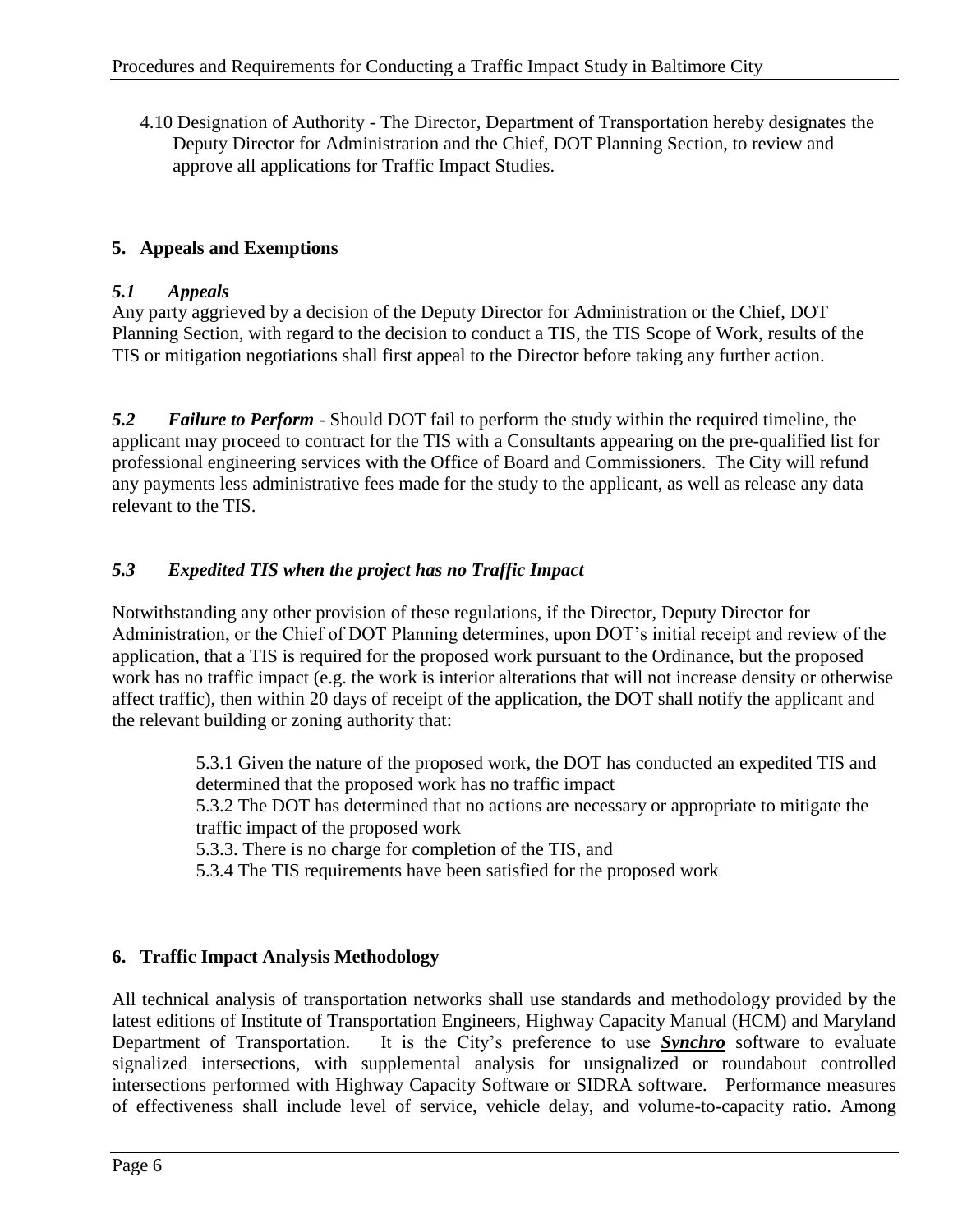parameters input to code traffic models, standard normal ranges of saturation flow for travel lanes, general signal timing settings, normal values for percentages of heavy vehicles, peak hour factors and headway factors shall be used. Any deviation from typical values for parameters used in the HCM or any software packages shall require written approval of the Department of Transportation.

Additional technical analysis requested by DOT on a case-by-case basis may include:

- i. Arterial Travel Time and Delay
- ii. Site access & on-site circulation
- iii. Vehicle Classification
- iv. Parking Demand, Utilization and Turnover studies
- v. Queuing analysis
- vi. Sight distance analysis
- vii. Gap and Speed studies
- viii. Origin-Destination Studies
- ix. Traffic signal timing optimization
- x. Signal warrant analysis per Manual on Uniform Traffic Control Devices guidelines
- xi. Left turn phasing analysis for signalized intersections
- xii. Safety analysis and review of historical accident data
- xiii. Traffic Calming evaluation
- xiv. Pedestrian and Bicycle Level of Service
- xv. Transit Boarding, Alighting and Level of Service, and
- xvi. Evaluation of intersection geometry including turning radii, particularly related to freight movement

#### *6.2 Data and Graphical Requirements*

Traffic counts, including vehicular, pedestrian, and transit counts should be less than one year old. Traffic counts shall be performed for all critical time periods such as AM, Midday, PM or Saturday peak hours. Traffic counts shall be performed on typical midweek days - no accidents, weather events, holidays, school closures, special events, etc.

Graphics shall be included to illustrate the study area and vicinity, study intersections including photographs and lane diagrams for cross-reference, existing, background and future traffic volumes.

# *6.3 Traffic Forecasting*

Trip generation shall be estimated using The Institute of Traffic Engineering (ITE) Trip Generation Handbook, 7th edition, 2004. Generally DOT accepts the methodology provided in the ITE Trip Generation Handbook. The most recent information available regarding a proposed development program, such as type of dwelling unit, shall be used in the analysis. Should more local or recent trip rate data be available for a specific land use, DOT reserves the right to review prior to accepting. Unless otherwise requested by DOT, all traffic forecasts shall be based on the peak hour of adjacent street traffic.

6.3.1 Where applicable, discounts to projected trip rates may be applied. These discounts may include: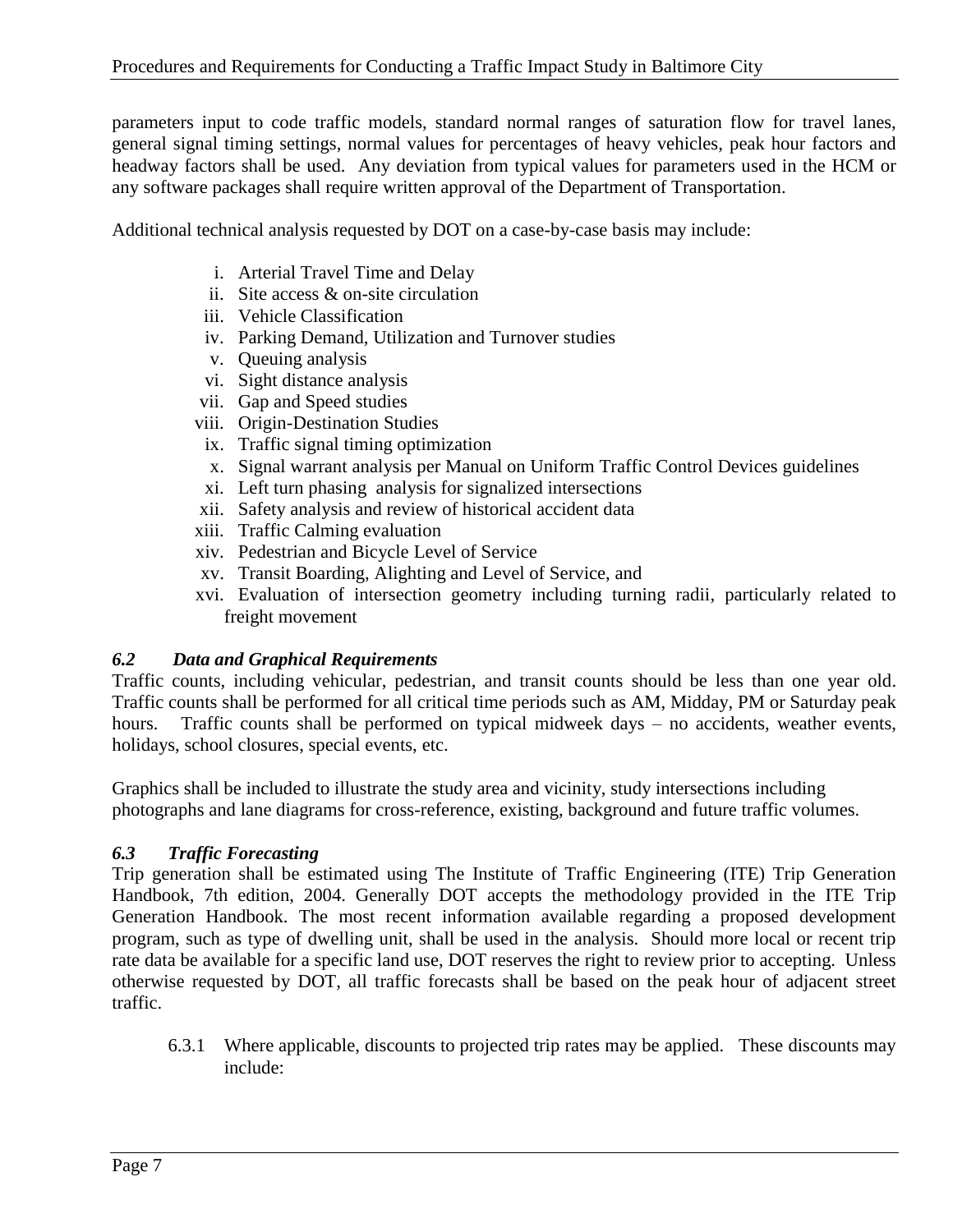- i. Non-vehicular mode shares (pedestrian, transit, bicycle, etc.)
- ii. Pass-By Trips
- iii. Internal Capture Trips
- 6.3.2 Percentages of mode shares, pass-by trips, and internal capture trips shall be fully documented and supported in the report or appendix. Acceptable documentation includes Census Journey-to-Work data, ITE data, or data provided by Applicant (e.g. employee home zip codes and transit subsidies)
- 6.3.3. Trip distribution shall apply sound engineering judgment, and shall be calculated separately for each distinct land use (i.e. office, retail, residential) Analysis for shopping centers and other major commercial or recreational facilities must include at the request of DOT a supplemental analysis for a typical Friday afternoon and Saturday mid-day.

# **7. Contents of Report**

## *7.1 Minimum Requirements*

A Traffic Impact Study report shall have at a minimum the following organization and content:

## *I. Existing Conditions*

- *a.* baseline traffic data
- *b.* roadway geometry
- *c.* alternative modes of access
- *d.* existing levels of service, delays and volume-to-capacity ratios

#### *II. Background Conditions, including*

- a. Other current, approved, or planned developments in the study area (A background development shall be defined as any project currently under construction or in any stage of the official development review process)
- b. Growth in existing traffic volumes
- c. Improvements to the transportation system programmed by the City or State or private forces included in the most recent Capital Improvement Program
- d. Background traffic volumes, levels of service, delays and volume-to-capacity ratios

# *III. Future Conditions*

- a. Site Traffic Analysis
	- i. Project Description and delivery date (including phased construction)
	- ii. Trip generation
	- iii. Modal split
	- iv. Trip distribution
	- v. Network assignment
- b. Total future traffic volumes, levels of service, delays and volume-to-capacity ratios
- c. Identification of improvements necessary to mitigate traffic impact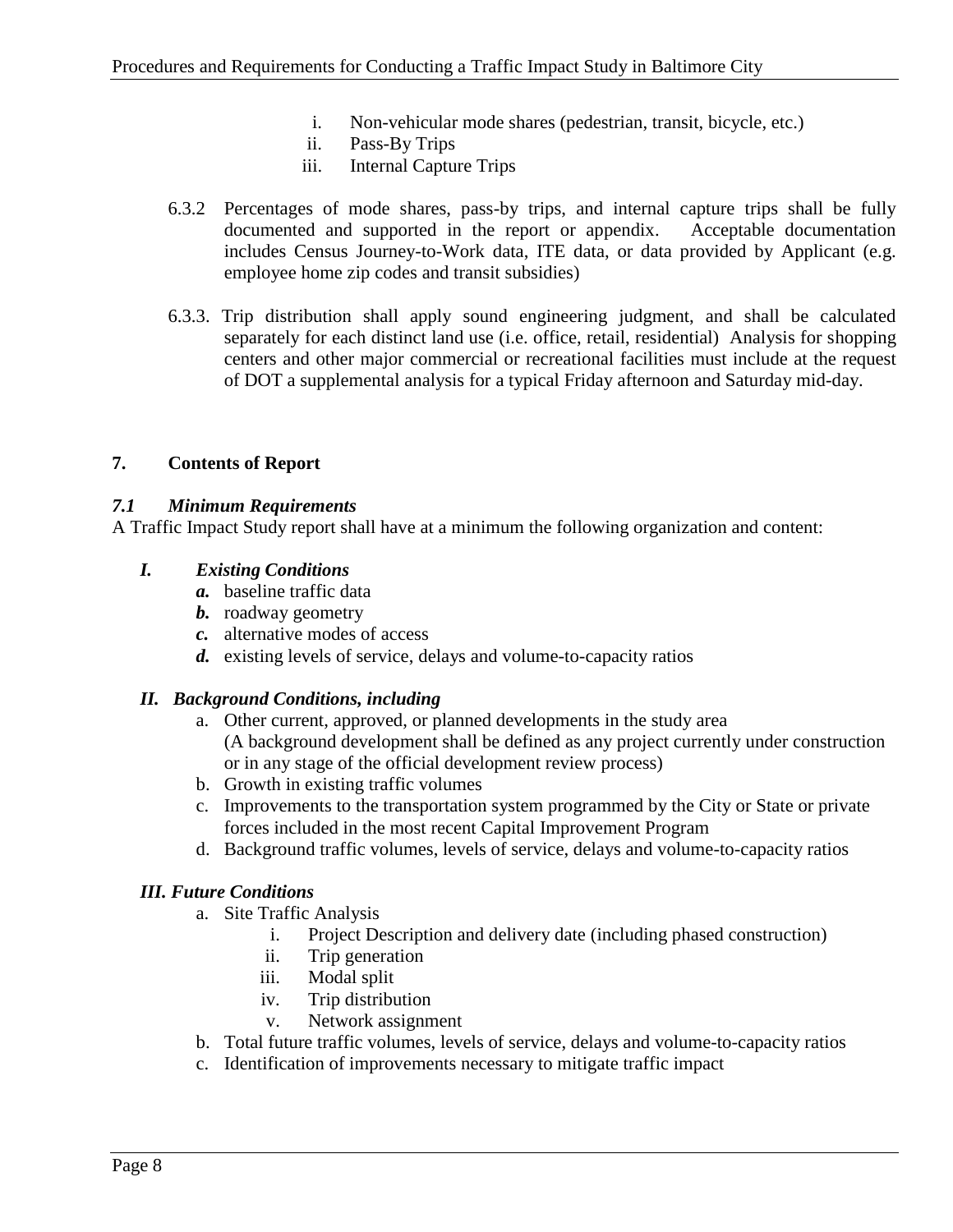## **8. Mitigation Measures**

Baltimore City is committed to creating and sustaining a balanced transportation network with viable transportation choices for its residents, workers and visitors. The TIS must identify one or more reasonable improvements to the transportation system capable of providing an acceptable level of service. DOT defines acceptable level of service as a letter grade D or better.

## 8.1 Traffic Impact Mitigation Measures

Types of measures required by applicants to mitigate any traffic impacts may include, but are not limited to:

- i. **Roadway improvements** such as added travel lanes, new traffic signals, pavement markings, signs, signal timing and phasing adjustments, revision of on-street parking regulation, one-way or two way conversions;
- ii. **Transit, bicycle and pedestrian improvements** such as new or increased bus service, designation of bicycle lanes or routes, construction or upgrading of sidewalks;.
- iii. **Transportation Demand Management** strategies such as creation of park-and-ride facilities, car pools, car shares, traffic calming measures;
- iv. **Monetary Contribution** to fund capital or operational costs for roadway, transit or infrastructure improvements

## *8.2 Mitigation in pre-congested areas*

Where a development occurs in an area with a pre-existing failing level of service, the level of service of all intersections affected by the proposed development should be no worse than the existing level of service when the new facility opens receives its building or zoning authorization

#### *8.3 Preliminary Cost Estimates*

In proposing mitigation measures to alleviate adverse traffic impacts, preliminary cost estimates for improvements to the transportation system will be performed by DOT. The latest edition of A Policy on Geometric Design of Highways and Streets (Green Book) published by AASHTO should be utilized in conjunction with Baltimore City Department of Transportation Highway Design Standards to design geometric improvements needed for mitigation. Procedures recommended in the Green Book will be utilized in addition to the Highway Capacity Manual to determine the need for and length of auxiliary lanes. The latest edition of the Maryland State Highway Administration Cost Estimating Manual and Price Index for itemized construction costs shall be utilized to determine preliminary construction costs.

#### **9. Approval and Implementation**

#### 9.1 Initial Submission

Upon completion of the draft report from the consultant, the report shall be considered by the Department of Transportation and a panel of representatives of other City agencies, as may be requested by the Department

#### 9.2 Department Review